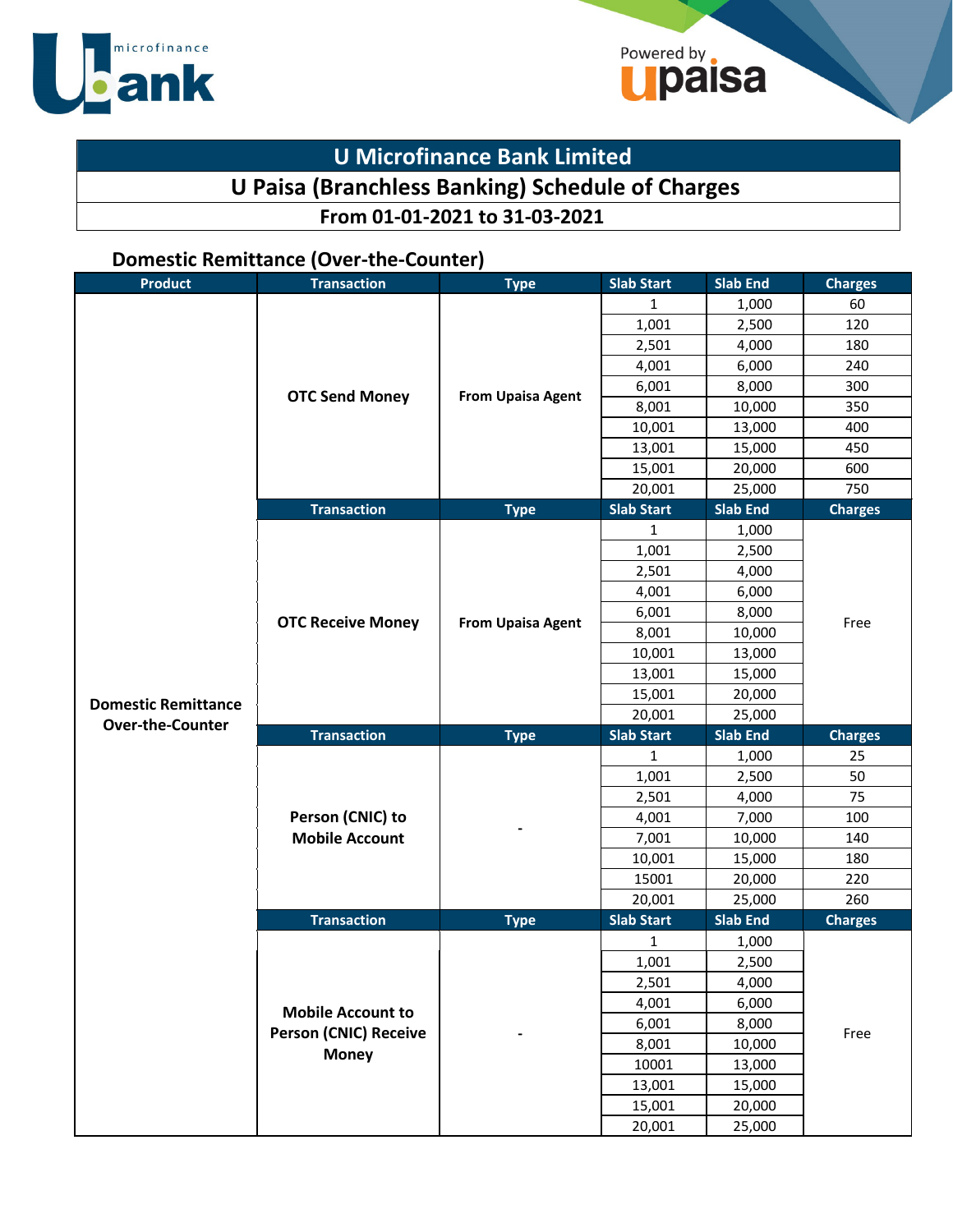

## Powered by **Daisa**

|                                                       | <b>Transaction</b>    | <b>Type</b>                    | <b>Slab Start</b> | <b>Slab End</b> | <b>Charges</b> |
|-------------------------------------------------------|-----------------------|--------------------------------|-------------------|-----------------|----------------|
|                                                       | <b>OTC Send Money</b> |                                |                   | 1,000           | 45             |
|                                                       |                       |                                | 1,001             | 2,500           | 90             |
|                                                       |                       | From U-Bank<br><b>Branches</b> | 2,501             | 4,000           | 135            |
| <b>Domestic Remittance</b><br><b>Over-the-Counter</b> |                       |                                | 4,001             | 6,000           | 180            |
|                                                       |                       |                                | 6,001             | 8,000           | 225            |
|                                                       |                       |                                | 8,001             | 10,000          | 263            |
|                                                       |                       |                                | 10,001            | 13,000          | 300            |
|                                                       |                       |                                | 13,001            | 15,000          | 338            |
|                                                       |                       |                                | 15,001            | 20,000          | 413            |
|                                                       |                       |                                | 20,001            | 25,000          | 488            |

## **Cash Deposit and Withdrawal (Over-the-counter)**

| <b>Product</b>                       | <b>Transaction</b> | <b>Slab Start</b>                    | <b>Slab End</b> | <b>Charges</b> |     |  |
|--------------------------------------|--------------------|--------------------------------------|-----------------|----------------|-----|--|
|                                      | Cash IN            |                                      | Free            |                |     |  |
|                                      |                    | 1                                    | 200             | $\overline{7}$ |     |  |
|                                      |                    | 201                                  | 500             | 12             |     |  |
|                                      |                    | 501                                  | 1,000           | 24             |     |  |
|                                      |                    | 1001<br>2500                         | 46              |                |     |  |
|                                      |                    | 2501                                 | 4,000           | 75             |     |  |
| <b>Cash Deposit &amp; Withdrawal</b> |                    |                                      | 4001            | 6,000          | 100 |  |
|                                      |                    | 6001                                 | 8,000           | 130            |     |  |
|                                      | <b>Cash OUT</b>    | 8001<br>10,000                       |                 | 180            |     |  |
|                                      |                    | 10,001                               | 13,000          | 230            |     |  |
|                                      |                    | 13,001                               | 16,000          | 280            |     |  |
|                                      |                    | 16,001                               | 20,000          | 330            |     |  |
|                                      |                    | 20,001                               | 25,000          | 380            |     |  |
|                                      |                    | 25,001                               | 30,000          | 470            |     |  |
|                                      |                    | 30,001<br>40,000<br>40,001<br>50,000 | 560             |                |     |  |
|                                      |                    |                                      |                 | 690            |     |  |

## **Fund Transfers from Mobile Account**

| <b>Product</b>             | <b>Transaction</b>                          | <b>Slab Start</b>       | <b>Slab End</b>            | <b>Charges</b> |
|----------------------------|---------------------------------------------|-------------------------|----------------------------|----------------|
|                            | <b>Mobile Account to Mobile Account</b>     | 1                       | 50,000                     | Free           |
|                            |                                             |                         | 1,000                      | 100            |
|                            |                                             | 1,001                   | 2,500<br>4,000<br>6,000    | 100            |
|                            |                                             | 2,501                   |                            | 100            |
| <b>Fund Transfers from</b> |                                             | 4,001<br>6,001<br>8,000 | 100                        |                |
| <b>Mobile Account</b>      | <b>Mobile Account to Person (CNIC) Send</b> |                         |                            | 200            |
|                            |                                             | 8,001                   | 10,000<br>13,000<br>15,000 | 200            |
|                            |                                             | 10,001                  |                            | 200            |
|                            |                                             | 13,001                  |                            | 300            |
|                            |                                             | 15001                   | 20,000                     | 300            |
|                            |                                             | 20,001                  | 25,000                     | 300            |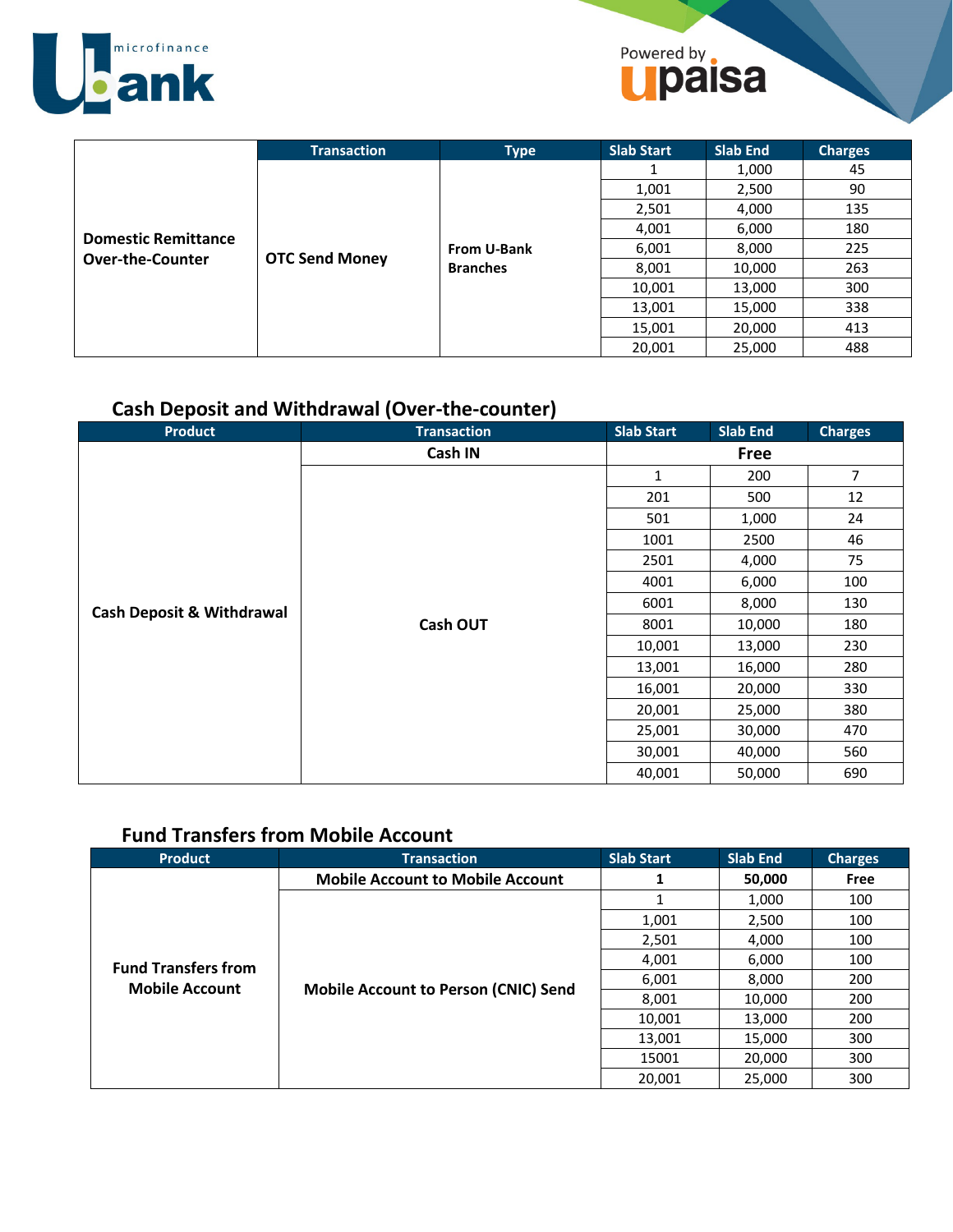



## **Inter-bank Fund Transfer (IBFT)**

| <b>Product</b>                   | <b>Transaction</b>                          | <b>Slab Start</b> | <b>Slab End</b> | <b>Charges</b> |  |
|----------------------------------|---------------------------------------------|-------------------|-----------------|----------------|--|
|                                  |                                             | $\mathbf{1}$      | 1,000           | 35             |  |
|                                  |                                             | 1,001             | 2,500           | 50             |  |
|                                  |                                             | 2,501             | 4,000           | 65             |  |
|                                  |                                             | 4,001             | 6,000           | 80             |  |
|                                  |                                             | 6,001             | 8,000           | 90             |  |
|                                  |                                             | 8,001             | 10,000          | 105            |  |
|                                  | <b>Over-the-Counter (OTC)</b>               | 10001             | 13,000          | 120            |  |
|                                  |                                             | 13001             | 15,000          | 130            |  |
|                                  |                                             | 15001             | 20,000          | 155            |  |
|                                  |                                             | 20,001            | 25,000          | 170            |  |
|                                  | <b>Transaction</b>                          | <b>Slab Start</b> | Slab End        | <b>Charges</b> |  |
|                                  |                                             | $\mathbf{1}$      | 1,000           | 0              |  |
|                                  |                                             | 1,001             | 2,500           | $\pmb{0}$      |  |
|                                  |                                             | 2,501             | 4,000           | $\pmb{0}$      |  |
|                                  | From Mobile Account & U<br><b>Bank ATMs</b> | 4,001             | 6,000           | 0              |  |
|                                  |                                             | 6,001             | 8,000           | 0              |  |
| <b>Inter Bank Funds Transfer</b> |                                             | 8,001             | 10,000          | $\pmb{0}$      |  |
| (IBFT)                           |                                             | 10001             | 13,000          | $\pmb{0}$      |  |
|                                  |                                             | 13,001            | 16,000          | $\pmb{0}$      |  |
|                                  |                                             | 16,001            | 20,000          | 0              |  |
|                                  |                                             | 20,001            | 25,000          | $\pmb{0}$      |  |
|                                  |                                             | 25,001            | 30,000          | $\pmb{0}$      |  |
|                                  |                                             | 30,001            | 40,000          | $\pmb{0}$      |  |
|                                  |                                             | 40,001            | 50,000          | $\Omega$       |  |
|                                  | <b>Transaction</b>                          | <b>Slab Start</b> | <b>Slab End</b> | <b>Charges</b> |  |
|                                  | <b>From Upaisa Karobar</b>                  | $\mathbf{1}$      | 50,000          | $\pmb{0}$      |  |
|                                  | <b>Mobile Account</b>                       | 50,001            | 100,000         | 0              |  |
|                                  |                                             | 100,001 & above   |                 | $\mathbf 0$    |  |
|                                  | <b>Transaction</b>                          | <b>Slab Start</b> | <b>Slab End</b> | <b>Charges</b> |  |
|                                  | <b>OTC IBFT from U bank</b>                 | $\mathbf{1}$      | 10000           | 25             |  |
|                                  | <b>Branches</b>                             | 10,001            | 25,000          | 50             |  |

## **ATM Debit Card**

| <b>Product</b>  |                                            |                         | <b>Charges</b> |
|-----------------|--------------------------------------------|-------------------------|----------------|
|                 | <b>Card Issuance Charges</b>               |                         | $400 + FED$    |
|                 | <b>Card Reissuance/replacement Charges</b> |                         | $400 + FED$    |
|                 | For U bank Loan Customers                  |                         | $400 + FED$    |
| <b>ATM Card</b> | <b>Transaction</b>                         |                         | <b>Charges</b> |
|                 | <b>Balance Inquiry</b>                     | <b>MNET &amp;1LINK</b>  | 2.50           |
|                 |                                            | <b>U Bank ATM</b>       | Free           |
|                 |                                            | <b>MNET &amp; 1LINK</b> | 18.75          |
|                 | <b>Cash Withdrawal</b>                     | <b>U Bank ATM</b>       | Free           |